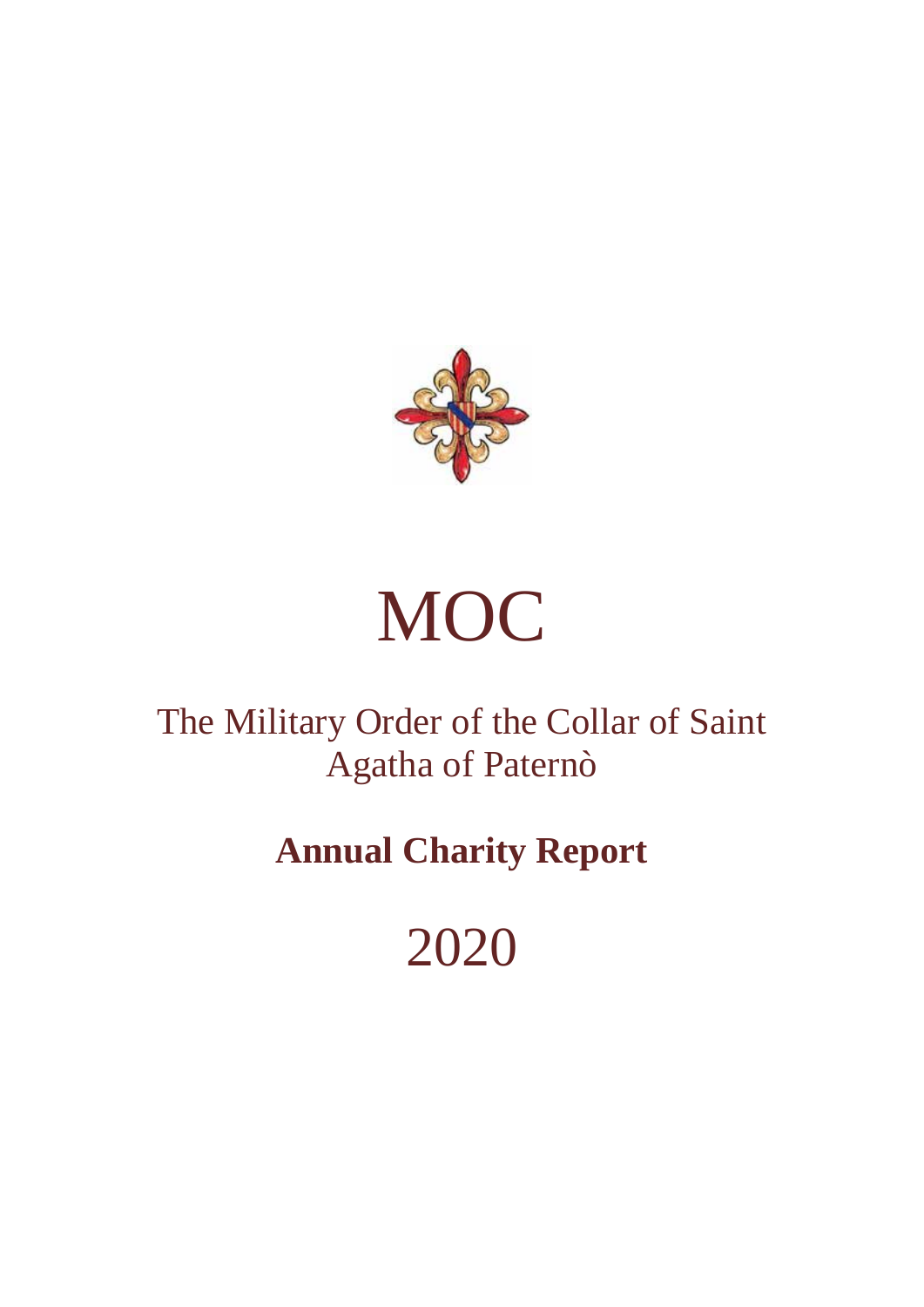

# **Annual Charity Report 2020 Militare Ordine del Collare di Sant'Agata dei Paternò**



The past year has been a difficult year. During 2020 we have not been able to visit any projects, most of us has been confined to our homes during long periods. However, we have managed to run a surprisingly good level of activity despite the circumstances.

The gratitude we are shown when we visit the different projects are a way to thank **all** of us who are working and contributing to these projects. This should be communicated to all our knights and dames around the world. It should also be a reminder to us all to have a collection at all our events, grand or small. All contributions count.

#### **The distributed amount during 2020 was 95.700 EUR (2019 - 130.050 EUR)**



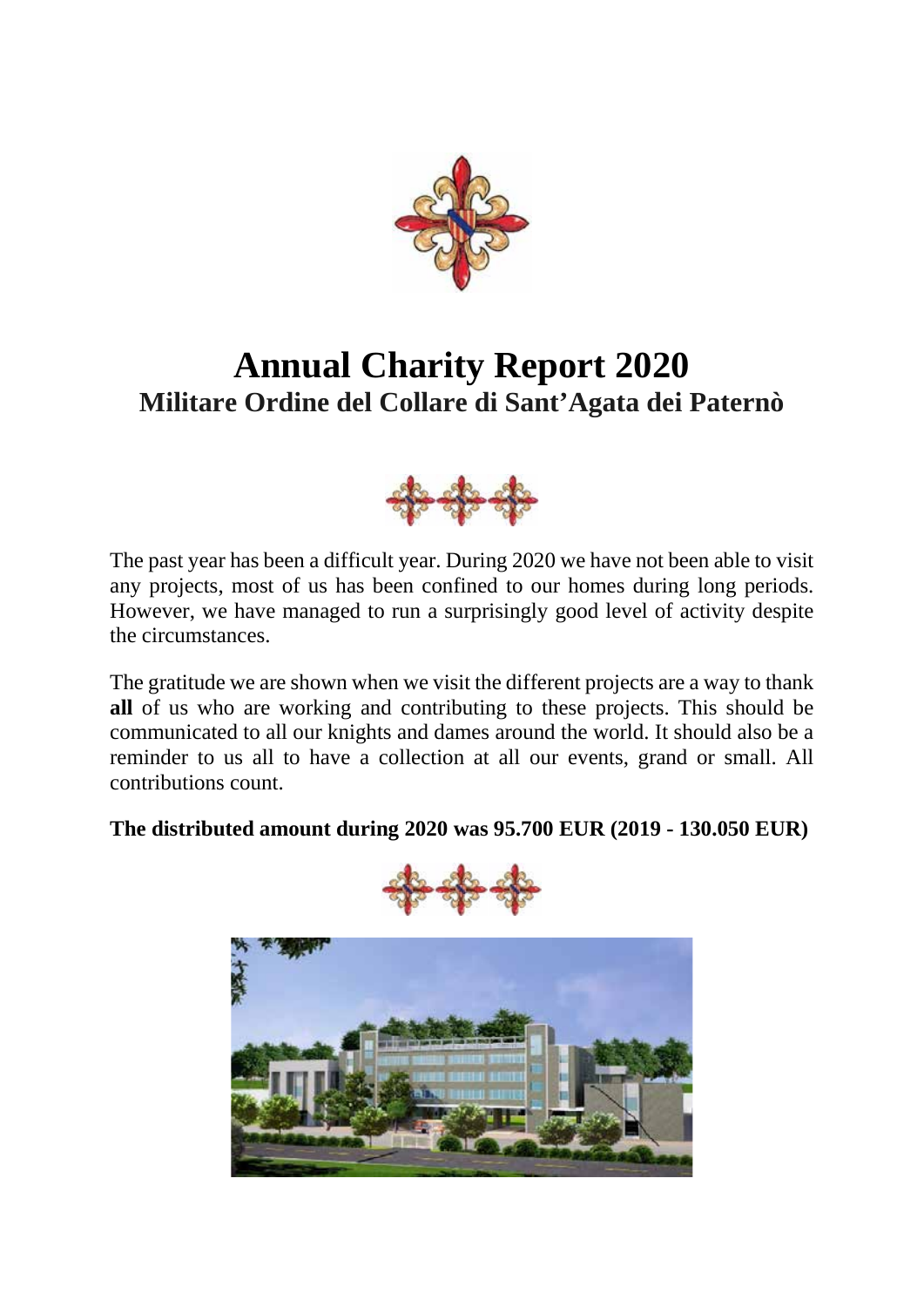

### **International Project – Blind Relief Association**

The project – to be shared by all jurisdictions of the  $MOC$  – to provide the furniture for the new BRA Ladies' Hostel was put on hold due to issues related to the design of the building, not taking into account the need for special windows with safety features for use by blind people, but also waiting for the monsoon season to come to an end. At ground level it is open to keep the play area unobstructed, as the upper floors are supported by pillars. The ladies' hostel will be a self-contained area on the second floor. The Trustees of the English Tongue agreed to set aside the sum of 7.500 GBP / 8.800 EUR as a contribution to this project until the current financial year when it would be revisited. The Trustees of Terra Nordica has set aside 14.000 EUR.



Then the Coronavirus struck. India and particularly Delhi were very badly affected. All the students were sent home where at distance learning has been put in place. The Braille and audio textbooks which the MOC facilitates have been of invaluable assistance in this regard. But the workers on the new wing were also sent home so that work stopped on it completely. It is hoped that the students and the workers will return this month, whereafter we hope to be able to report progress.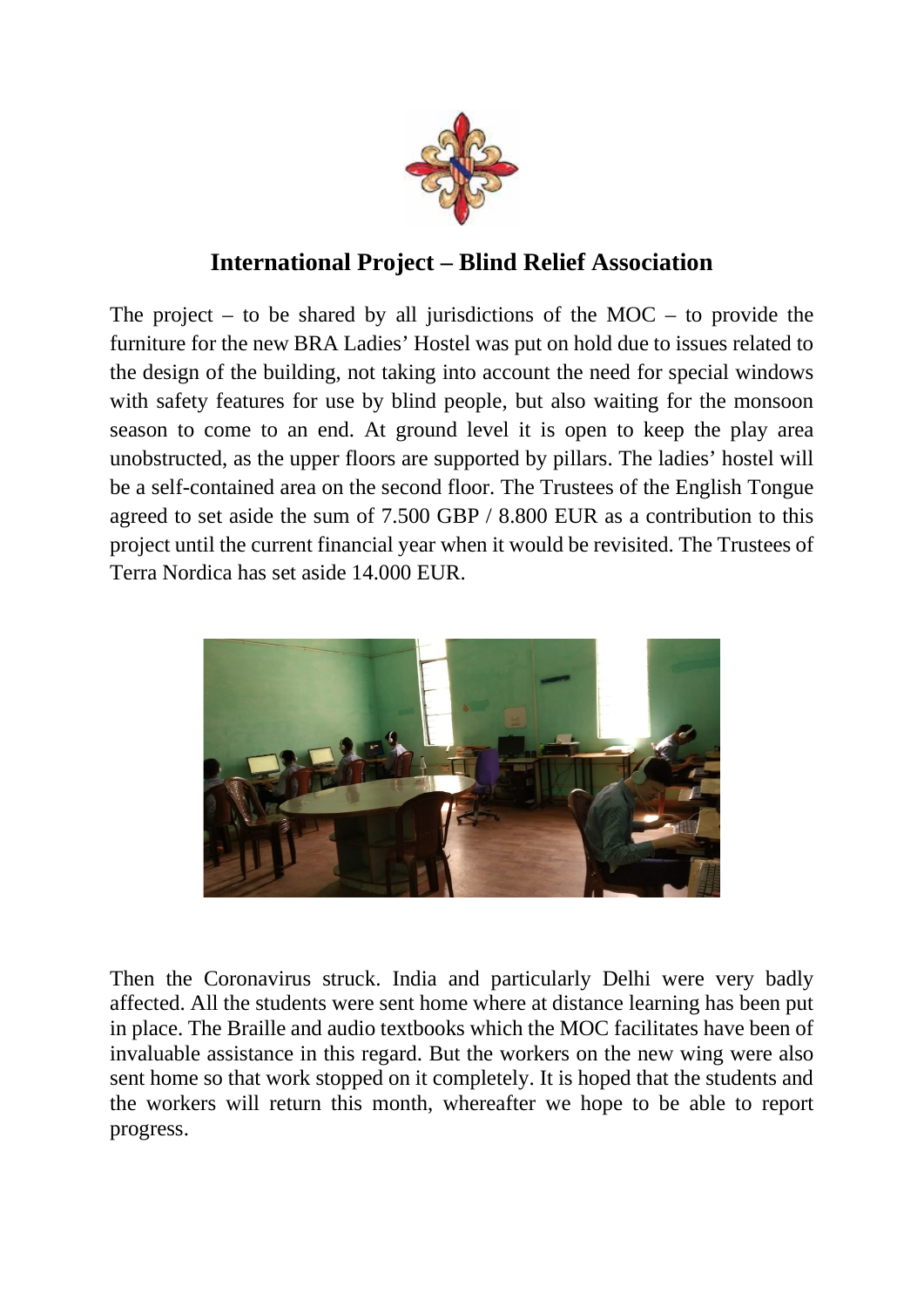

## **The Grand Priory of Terra Nordica**

#### **Distributed amount: 53.000 EUR**

**Annai Home for Children** is an orphanage located in Tamil Nadu in south eastern India. The orphanage is run by a local organisation called People's Service Trust and the day to day Director Fr Francis Jeyabathi. Annai Home has around 250 children, mainly girls. We are financing the construction of a building with 20 toilets and 20 shower rooms. 20.000 EUR

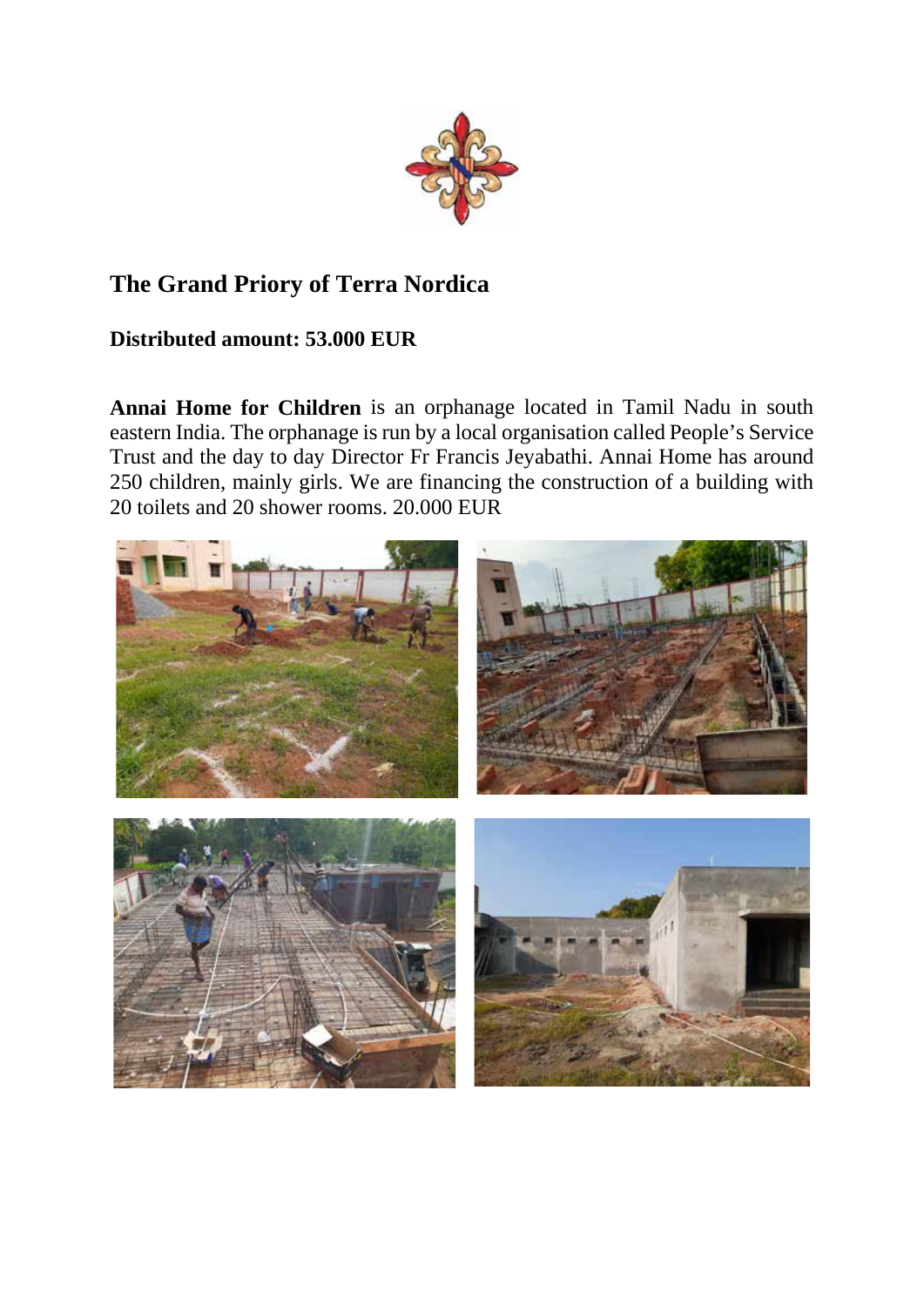

#### **Mental Wellbeing Project, Vavuniya, Sri Lanka**

This project is aimed to build up the self-confidence and to handle the effects of the war and the years in the camps. The area is isolated, not walking distance to the next village, and when they started to build up the village there was absolutely nothing. Slowly they are starting to build up a life outside the camps. They get counselling both on an individual level and in groups, both children and families are included.

The project is designed for 2 years as this mental health response process is a series of actions to recover the people from the traumatized status. Initially the budget is proposed for a year and then decisions will be taken for a possible second year. The project has been delayed due to the pandemic. The amount of 10.000 EUR for the second year has been reserved to paid early 2021.





**Processkedjan** have received a donation. The work is supported by the police and aims to help young people who have turned to crime and / or drug addiction or risk ending up there. Those who work at Processkedjan have themselves lived a life of crime, drug abuse and have experienced the negative consequences. They have personal experience of absent parents, parents with drug and alcohol addiction and a distrust of all that comes from the establishment. 3.500 EUR.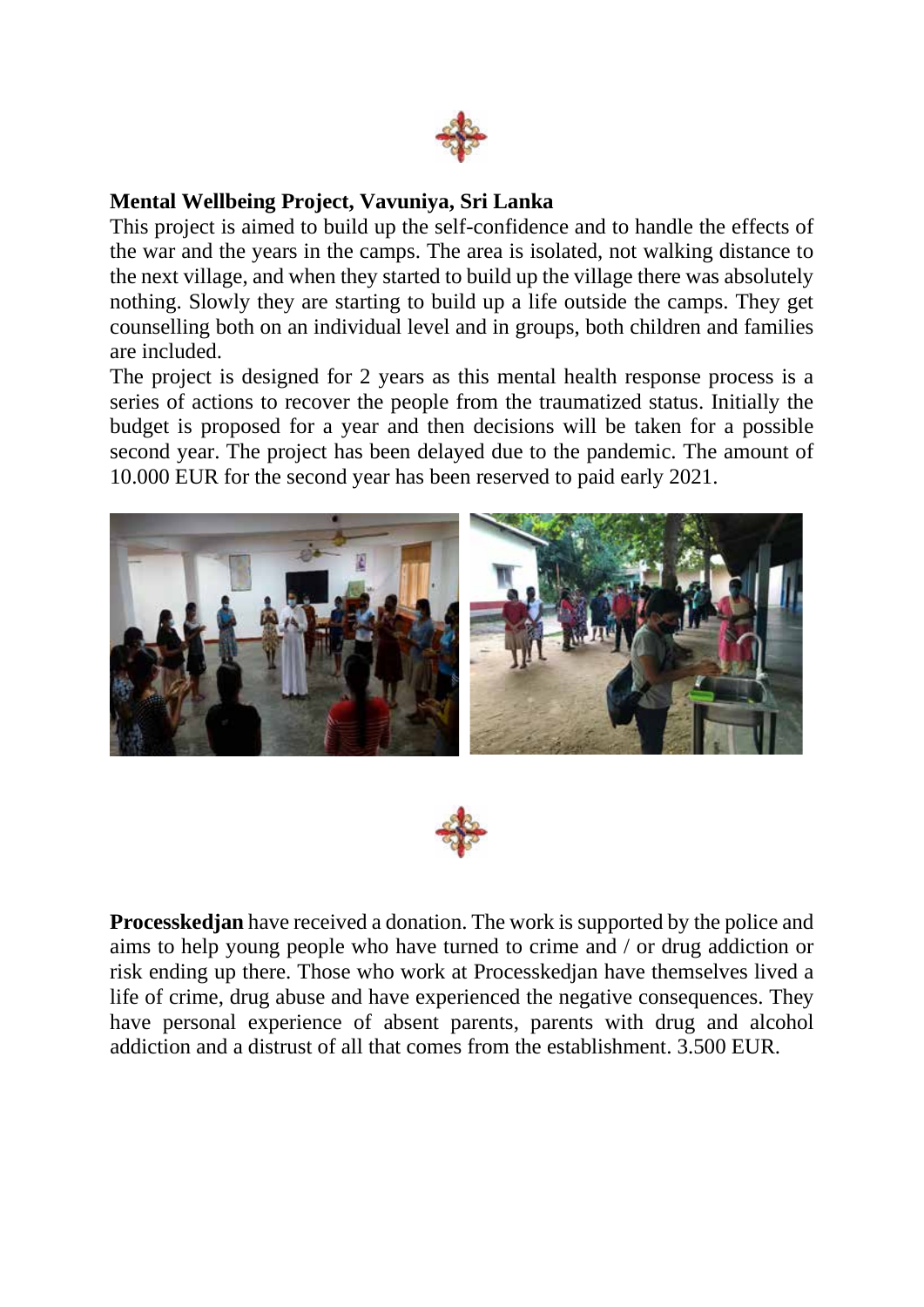

**The Blind Relief Association in New Dehli** has received a donation to continue the Job Placement project. With the establishment of training programmes, each year, more and more blind persons come out from these training courses. The Association has started a Placement Project to secure employment for its trainees. The project is primarily meant for finding jobs for eligible blind trainees graduating out of the Association's various vocational training programmes. The project also helps blind persons approaching the Association for jobs from other places in the country. 3.000 EUR.





#### **Covid19 support to Parrocchia San Niccolo on Sicily Catania**

On a request from our Grand Master HRH don Francesco we have supported the Parrocchia San Niccolo on two occasions during 2020. The parish has distributed food and necessities to families in need due to the pandemic. 5.000 EUR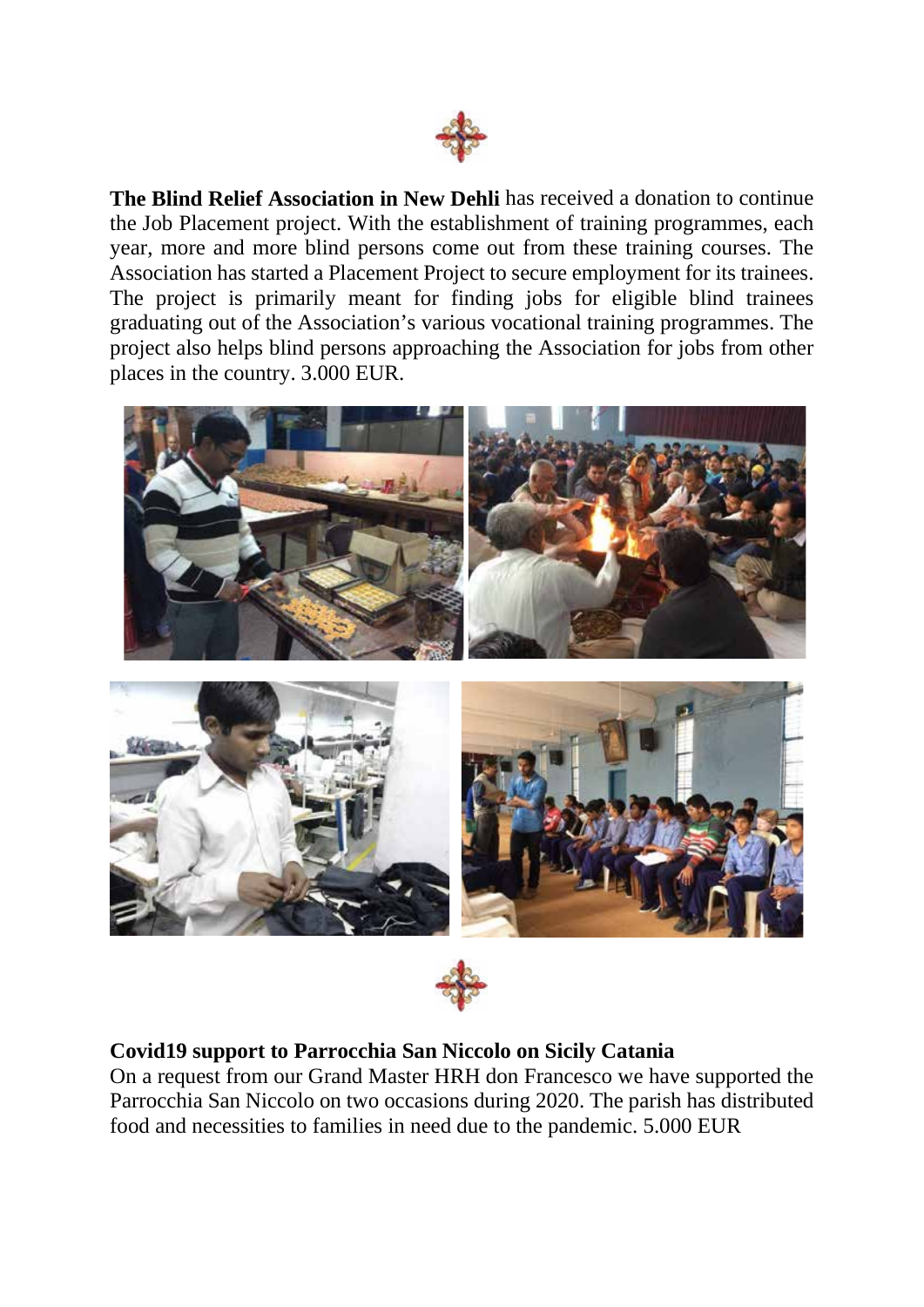

#### **Sorelle for Sri Lanka – Micro Credit & More**

**MOC Terra Nordica** cooperate in this project with **Rockids Foundation,** from the Netherlands, that supports underprivileged children and their families in the Vavuniya province in Northern Sri Lanka.

Together with our local partner organisation Caritas, we support a micro credit & buddy project entitled 'Sorelle for Sri Lanka' (Sisters for Sri Lanka). In a second phase our partner has selected another 17 economically vulnerable but enterprising women, who after a training 'entrepreneurship' receive a micro credit to start or expand their own business. The ladies will have 1 year to repay the loan. In previous projects this has been achieved in 98% of the cases. This makes it a sustainable investment, because the pot is filled over and over again and lent out under the guidance of our partner organisation. 3.000 EUR





At **Eppawala,** where we previously have helped financing construction work at a school, we have this year helped funding some sewing machines and the furniture needed for the rooms. Part of the school can be used for this purpose after school and women/parents of the children learn tailoring in order to make clothes and sell them in the local community. 3.000 EUR.

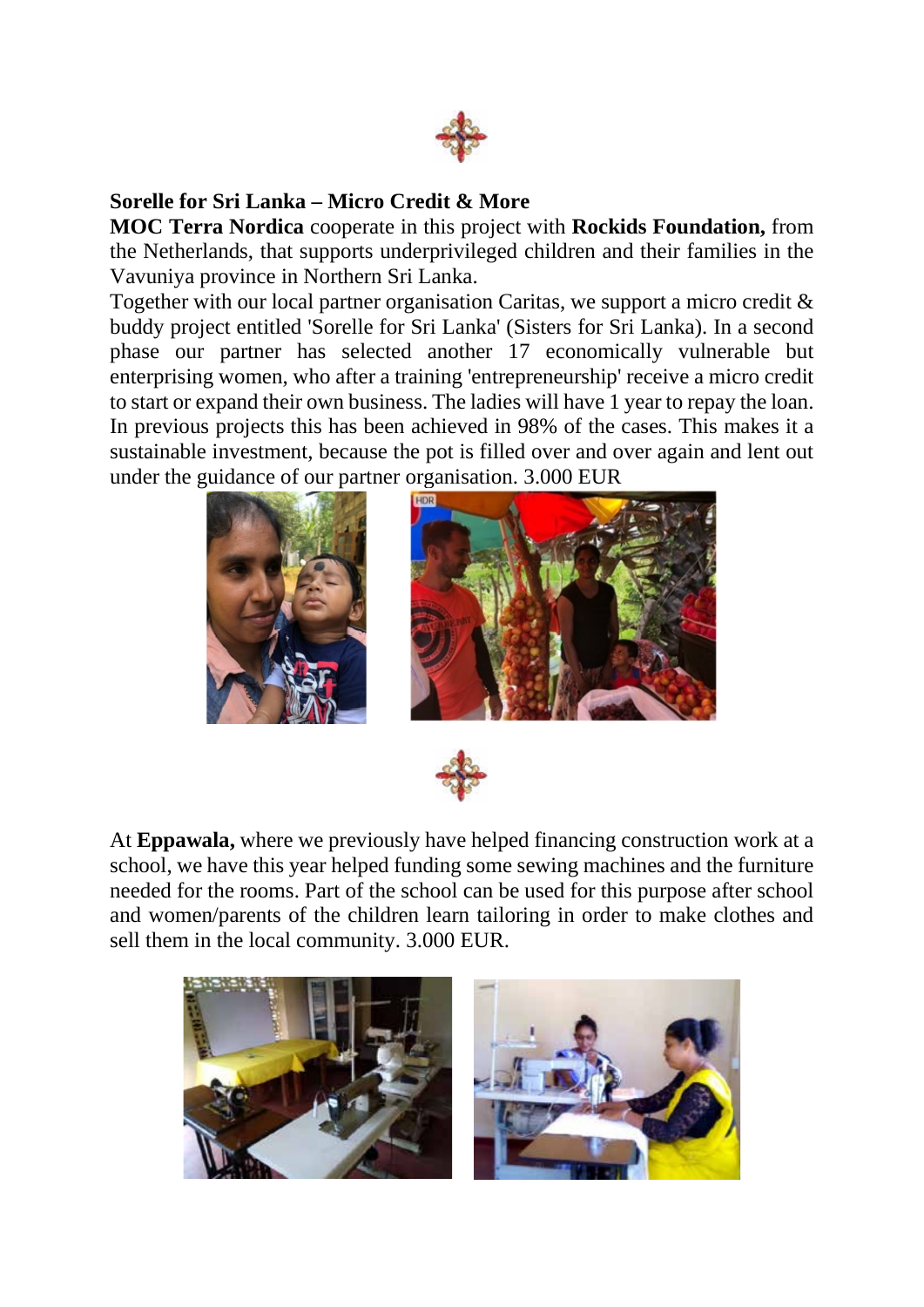

**Colombo, Sri Lanka.** The Salesian Sisters are running a school and a pre-school at Slave Island in Colombo. Here we have helped funding computers and technical equipment for the children. They are also used for English classes for older children. 2.500 EUR.





**The Bridgettine Sisters of Bethlehem** have received a donation to help poor families with food and medicine packages. The Sisters also sponsor some families so that their children can go to school by paying their fees. 3.000 EUR

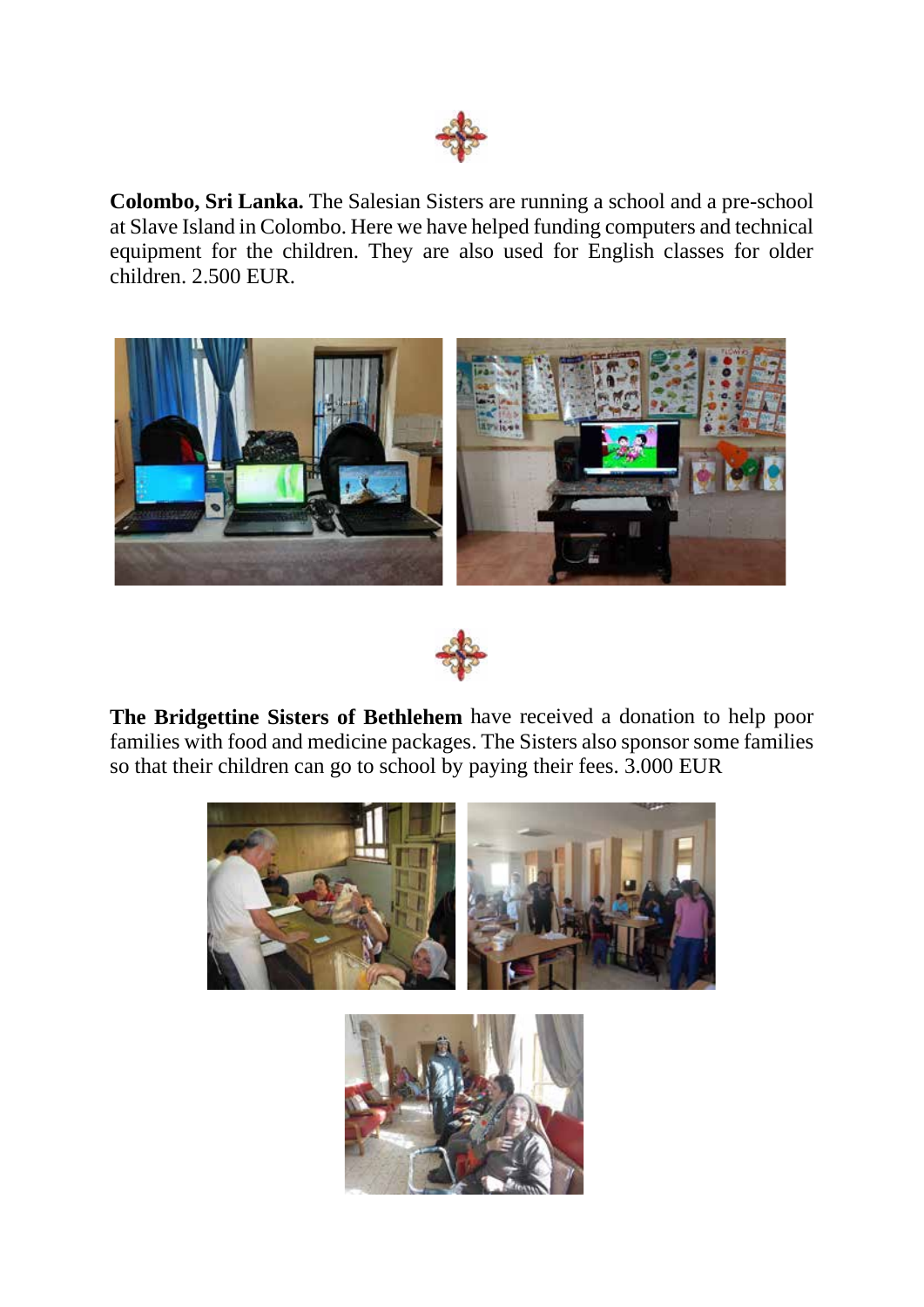

# **The Grand Priory of the English Tongue**

### **Distributed amount: 29.547 GBP / 33.600 EUR**

#### **The Blind Relief Association (BRA), New Delhi, India**

The Blind Relief Association (BRA), Delhi runs a school for 200 children with visual impairment. Our Foundation supports two projects at the BRA. Funds were granted for continuation of ongoing projects supporting the production of braille and audio text-books and for the running of the class for children with multiple disabilities. In common with other jurisdictions of the MOC we have earmarked funds to help furnish the Ladies' Residential Wing as a common project of the MOC but building work has been delayed by the pandemic and so no funds have been called for as yet. 10.000 GBP / 11.400 EUR.



#### **Basic Healthcare, Rajasthan, India**

Basic Healthcare Services is a registered nongovernmental organization in India running clinics in rural areas in southern Rajasthan. It concentrates on providing preventive, promotive and primary curative care to the deprived tribal communities. Funds have been provided to give access to tuberculosis treatment and nutrition rehabilitation for 150 deprived patients, including children,

adolescents and pregnant women. Aiming to increase the sustainability of nutrition support, funds are also being used to cover the costs of setting up 75 Kitchen gardens and backyard poultry for 75 households.

5.155 GBP / 5.900 EUR. (Picture above right)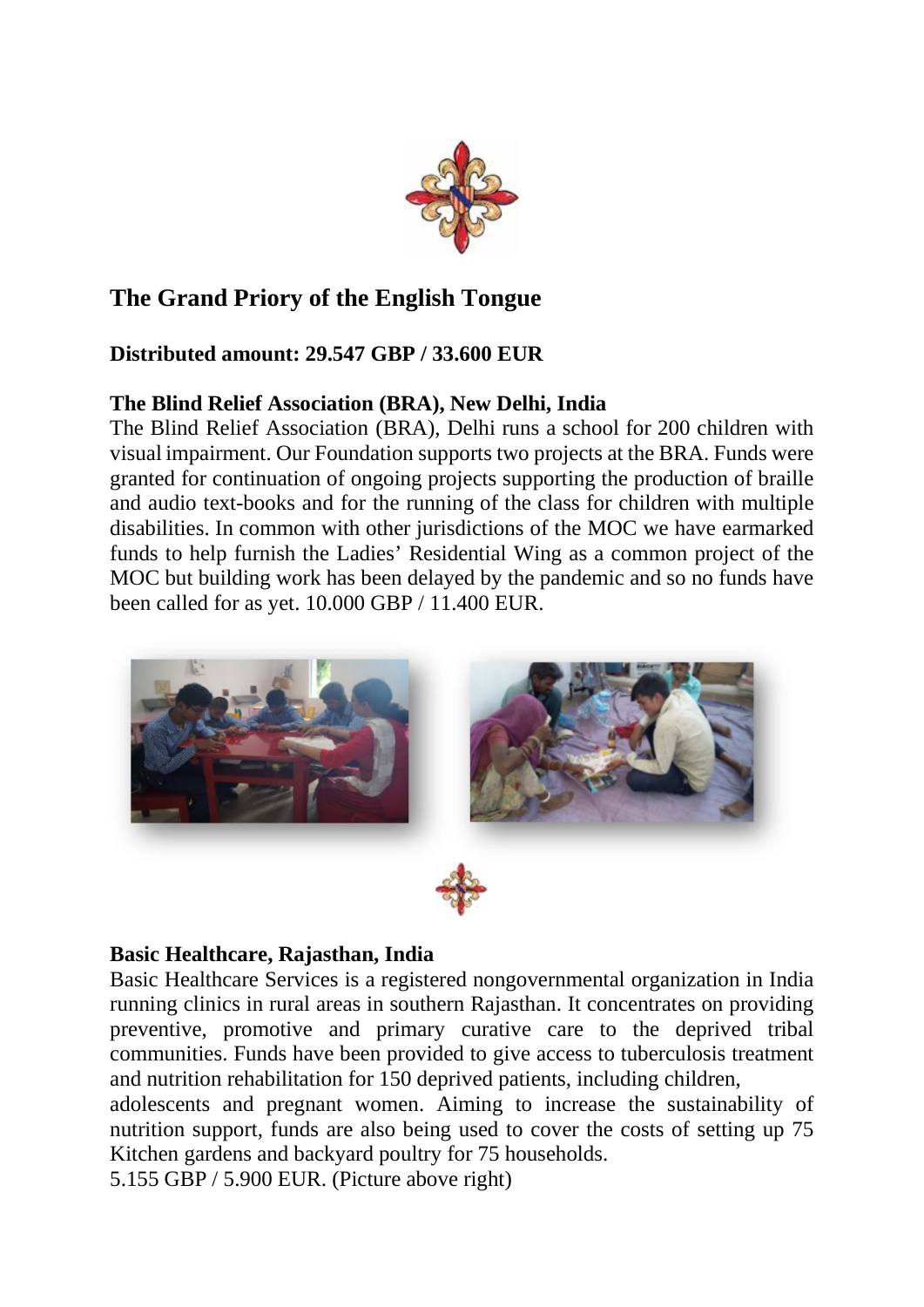

#### **Richard House Children's Hospice, Newham, London**

Richard House is the only Children's Hospice in East London and has provided care to children with life-limiting conditions and their families for 20 years. Its services are available free of charge to around 300 families each year. Our Foundation has granted £1,829.34 to fund specialist equipment needed at the hospice for provision and management of patients' care and also financial help to assist in keeping the Hospice running during Covid-19 pandemic. 3.829 GBP / 4.300 EUR





#### **The Leprosy Mission, Rangpur, Bangladesh**

The Leprosy Mission is an international development organisation with its central office in the UK. It works for the diagnoses, treatment and offer of specialist care to leprosy patients. Resources provided by our Foundation cover costs of medical staffing and support the implementation of a range of vocational training courses for young people. 3.963 GBP / 4.500 EUR. (Picture below left: Hands disabled by leprosy. Credit: Tom Bradley)

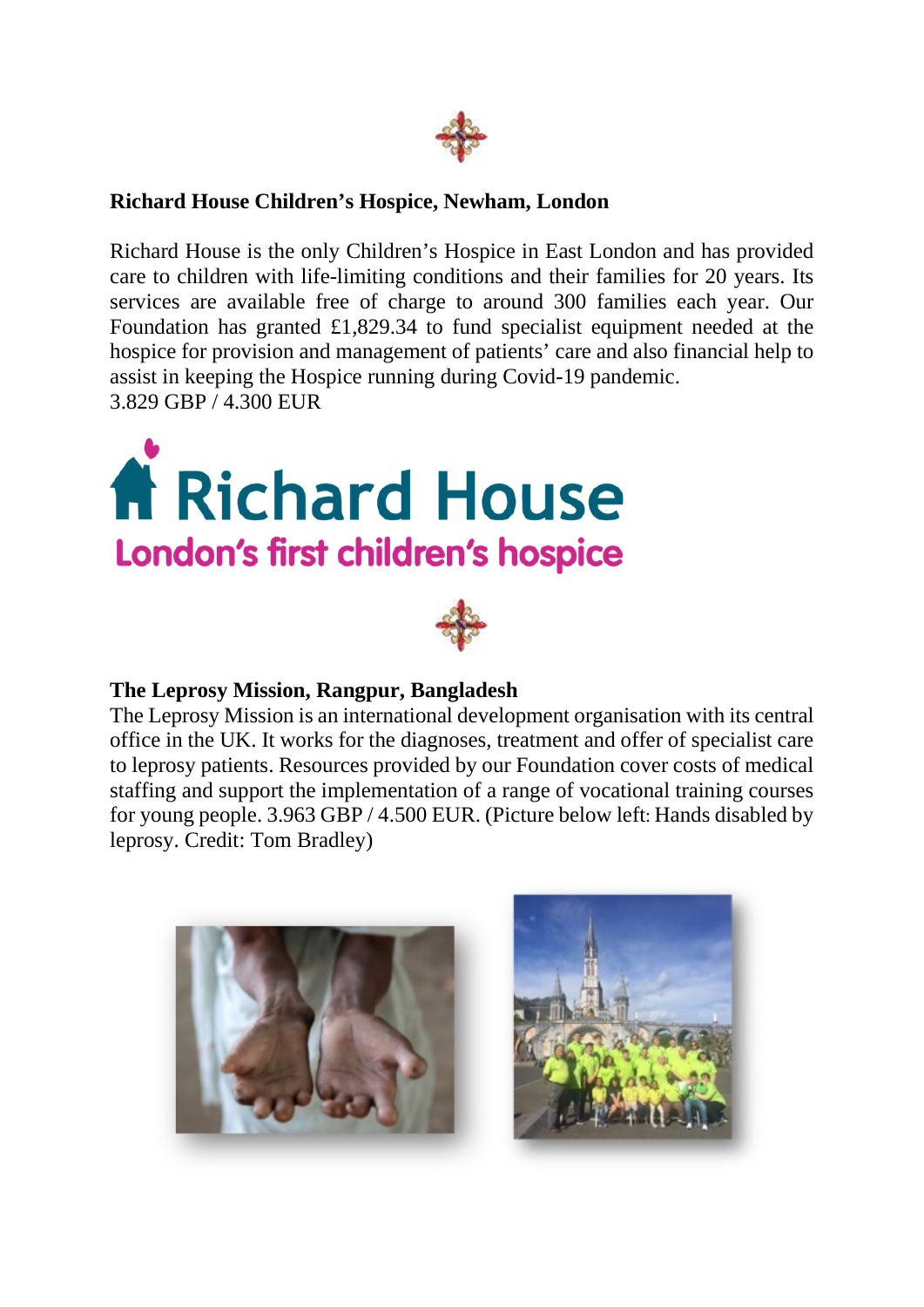

#### **HCPT (Handicapped Children Pilgrimage Trust), Group 181, UK**

HCPT is a UK registered charity offering pilgrimage to Lourdes in the south of France for disabled and disadvantaged people from around the UK and further afield. The Trust was unable to organize the travel to Lourdes this year because of Covid-19. The funds were provided to help organise two days of activities for the children in replacement of the planned pilgrimage 600 GBP / 700 EUR. (Picture above right)



#### **Ebbw Fawr Learning Community, Wales, United Kingdom**

This is a project aiming to support young students from deprived backgrounds in Ebbw Vale, Wales to achieve their potential. A set of three interrelated projects have received funding. The first involved resources for the purchase of books to be part of an accelerated reader scheme. The second supported participation of students in summer school. The third provided resources for the establishment of a "foodbank", the EFLC Food Bank Project – that, in addition to nutrition, also provides uniforms, school and sports equipment and books for the students.

#### **Responding to the COVID 19 Pandemic**

In light of the Coronavirus and as a means of assisting those in need during the Global Pandemic, the Design Department at Ebbw Fawr Learning Community manufactured safety masks, door stops and button pushers for local care homes. As a direct result the average daily production consisted of 150 masks per day with over 650 distributed to date. The masks have been distributed to key workers within the local area, including for use in the learning environment and Learning HUB. 6.000 GBP / 6.800 EUR.

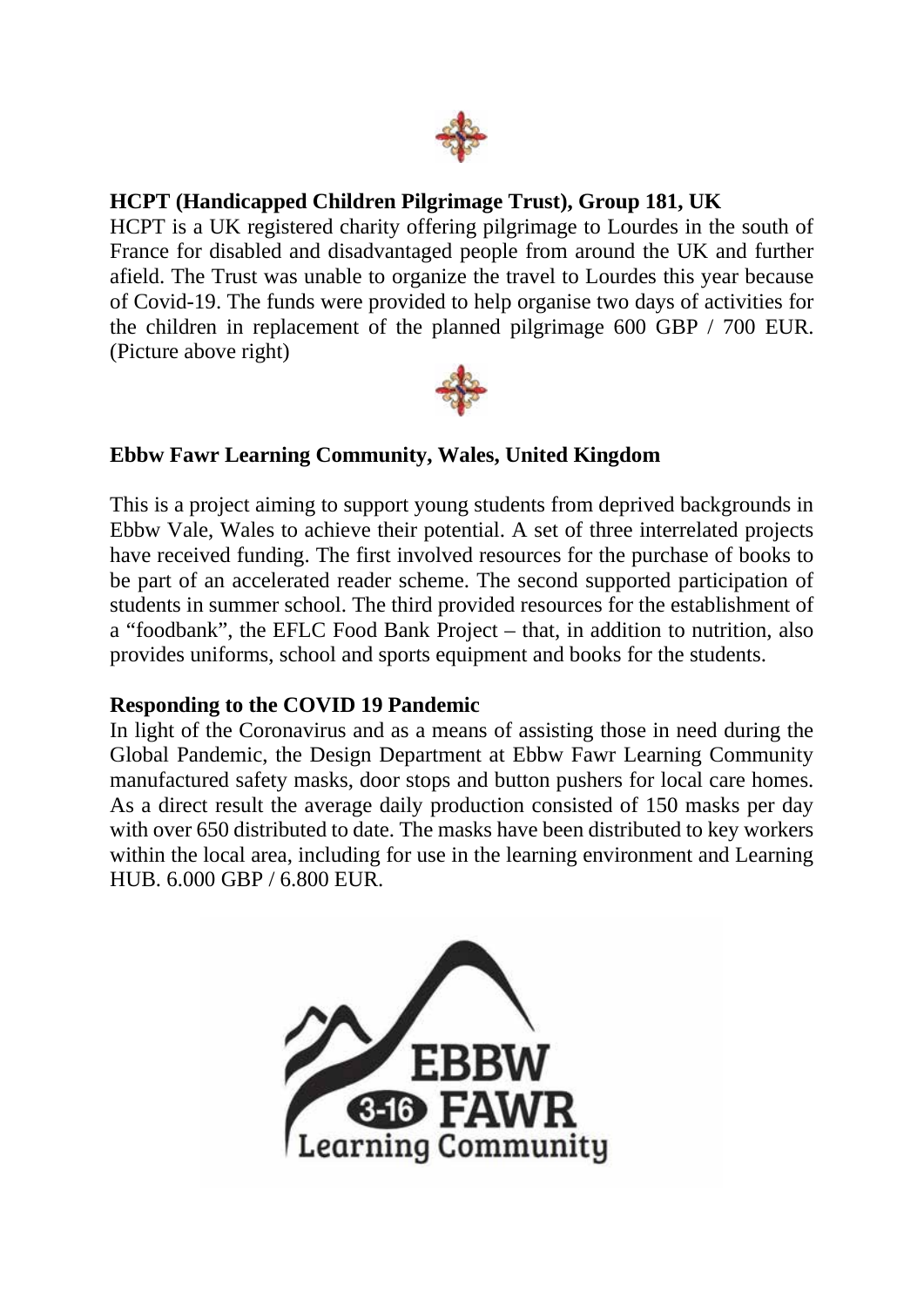

**The Grand Priory of Italy**

**Distributed amount: 3.350 EUR**



## **National Civil Protection Anti-Covid19 Emergency.** 1.000 EUR



**Ospedale Civile Rovigo**. Contribution to families in difficulty. 600 EUR.



Protezione Civile Nazionale emergeza anti Covid 19



Ospedale Civile di Rovigo per contributo famiglie in difficoltà



Moanstero di Clausur serve del Signore e della Vergine di Matara. **Monastero delle Grazie in Velletri** 500 EUR.



Caritas Collection Centre. **Forania di Latisana**. 600 EUR.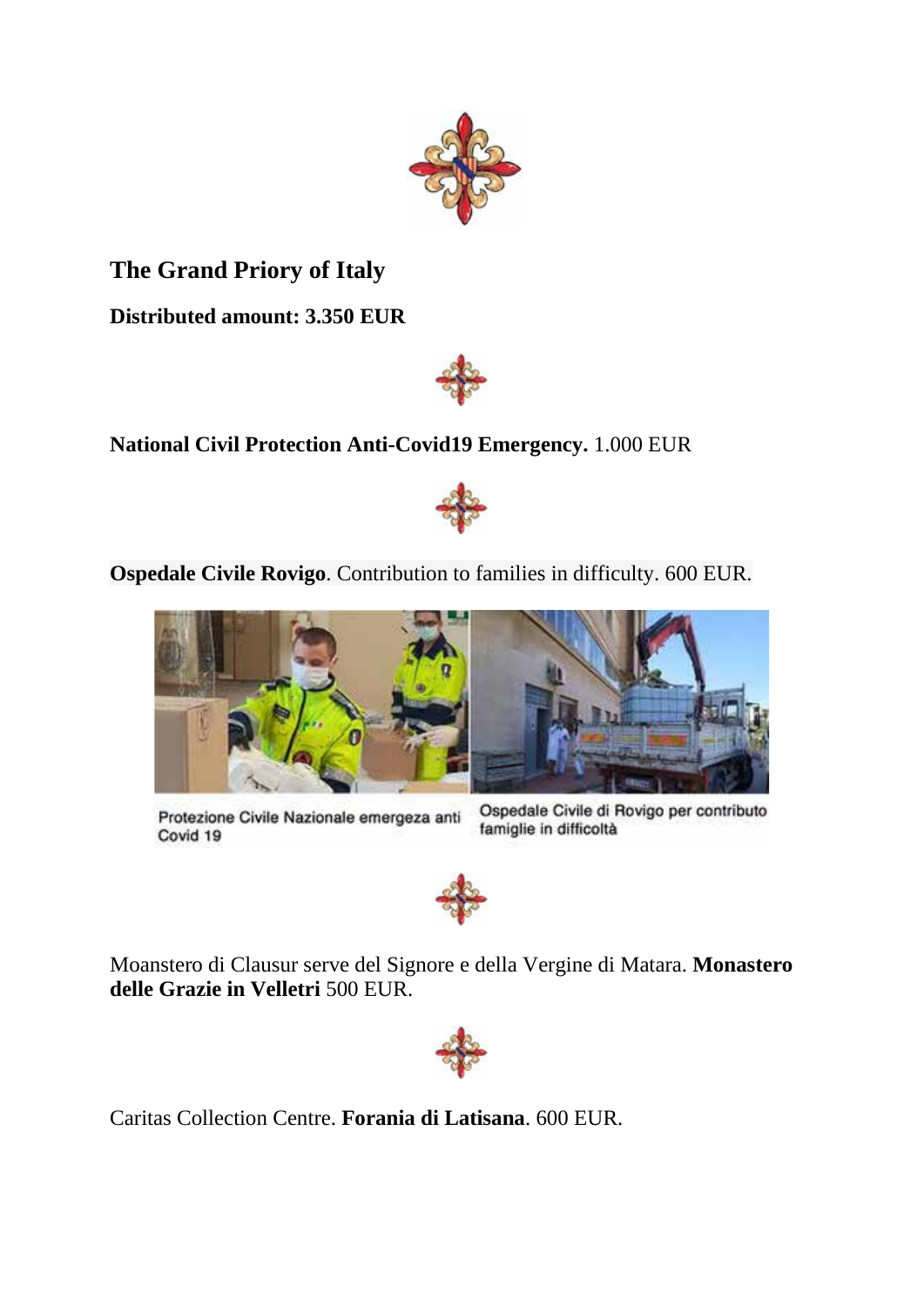

Mpnastero di Clausura Serve del Signore e della Vergine di Matarà Monastero delle Grazie - Velletri

Centro raccolta Caritas Forania di Latisana



**Commune di Venezia Emergenza.** Aqua Alta. 200 EUR.



**Ass. A.V.A.P.O.** Voluntary assistance with cancer patients. 350 EUR.





**Fondazione "Salus Puer" Ospedale Univ. Pediatrico di Padova.** 300 EUR

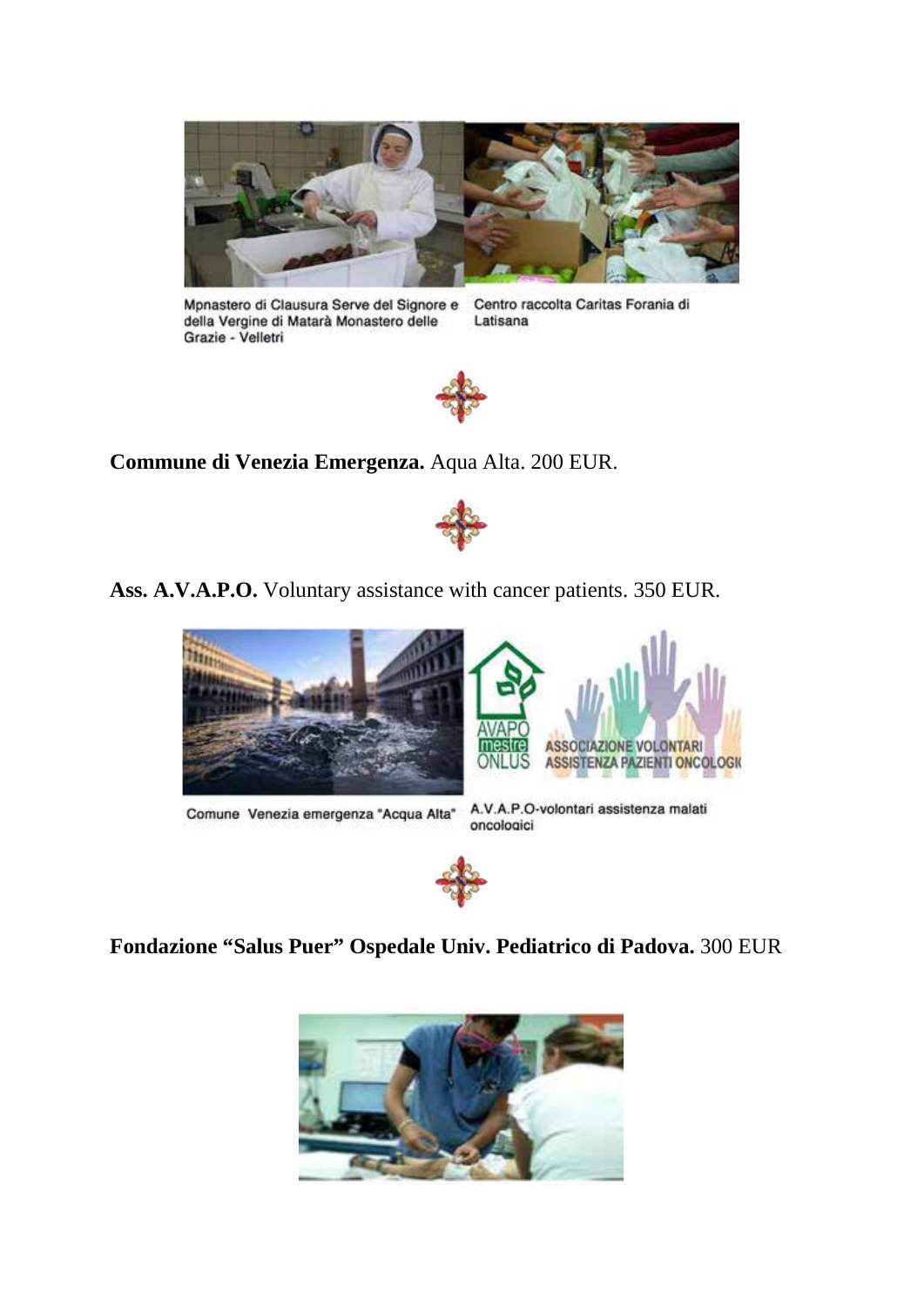

# **The Grand Priory of Terra Danubica**

#### **Distributed amount: 6.358 LEV / 3.250 EUR**

Because of Covid19 the Bulgarian Parliament and Government has declared a State of Emergency from the 8th of March up to 13 of May 2020. After that it has declared Emergency epidemic situation until 31 of January 2021. Many heavy restrictions and lockdowns have been imposed and most of them are still in force. This caused personal, social and economic difficulties and crisis. The resources for our charity activities became very limited and at the same time the demands became greater.

We have decided to focus our activities on our national Projects and to work for responding the situation by addressing the identified new needs.

As a response to the Covid-19 situation we were keeping close internet and telephone contacts among the members of MOC informing ourselves about the health statuses and occurrence of personal problems.

MOC Members has organized the production and the distribution of medical protective shields as well as disinfectors. Individually many of us have participated in charity activities and actions.

Covid 19 situation has identified the necessity:

to focus the charity priorities on national problems

to follow the developments of the problems and signals of critical situations and to analyze them

to identify on time the problems and the possible MOC reactions and activities to encourage MOC members to be active in their personal charity initiatives and participation.



Finance donation to **High Vocational School "Velizar Peev**, town of Svoge, District of Sofia, Bulgaria – 400 LEV / 205 EUR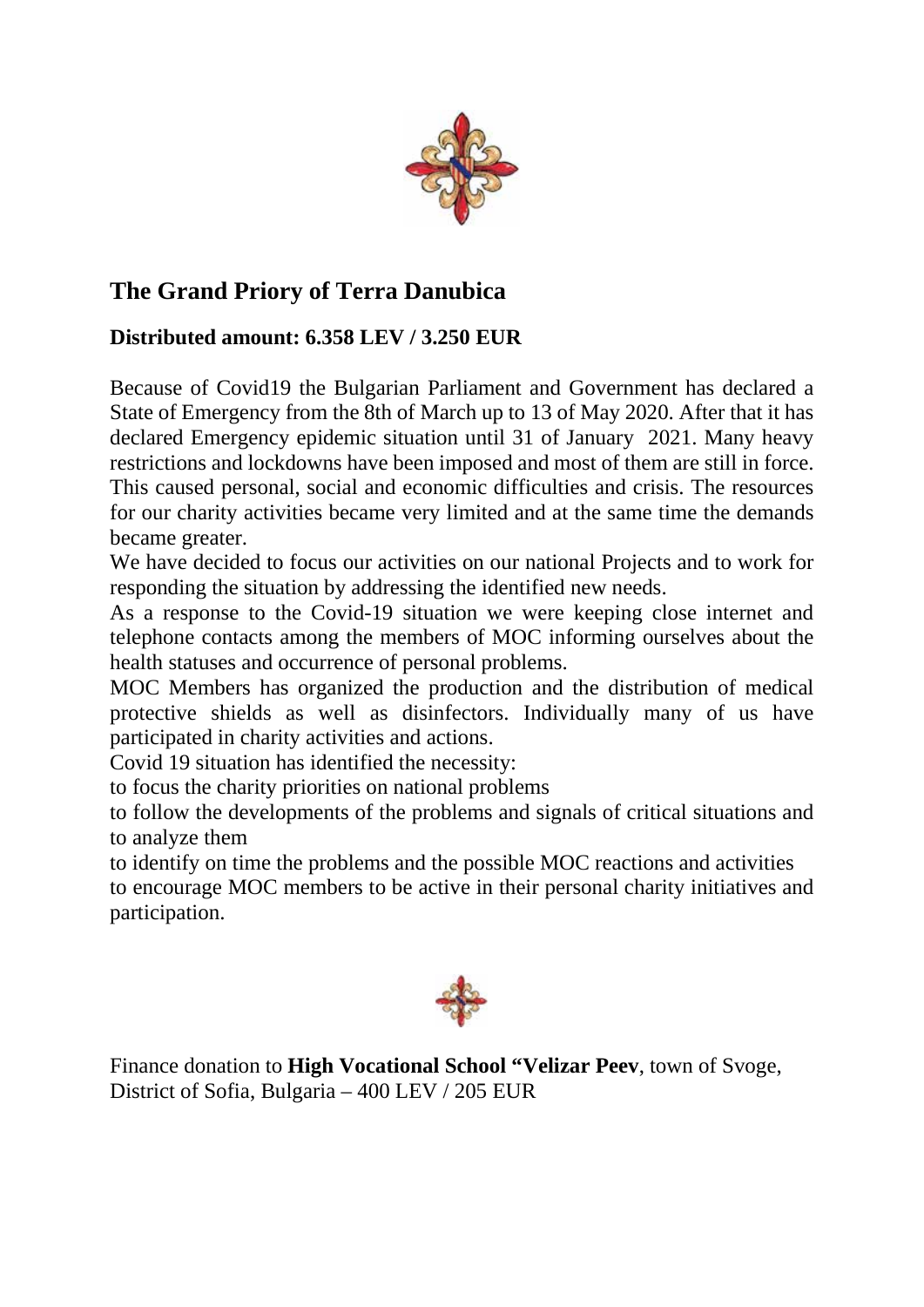

Medical protective shields to **Aye Clinic "Den**, Sofia – 300 LEV / 155 EUR



**Union of the blind in Bulgaria** – Easter food packages – 500 LEV / 255 EUR





#### **The High School for Stonework**, Kunino village, District Vratza

- Food supply 400 LEV / 205 EUR
- Donation of collection of books 700 LEV / 360 EUR
- Donation of collection of 330 books and computer configuration to 3.403 LEV / 1.735 EUR



**The Sociocultural centre – chitalishte "Saint George – 1999**. Sofia, Bulgaria Christmas gifts and food packages 655 LEV / 335 EUR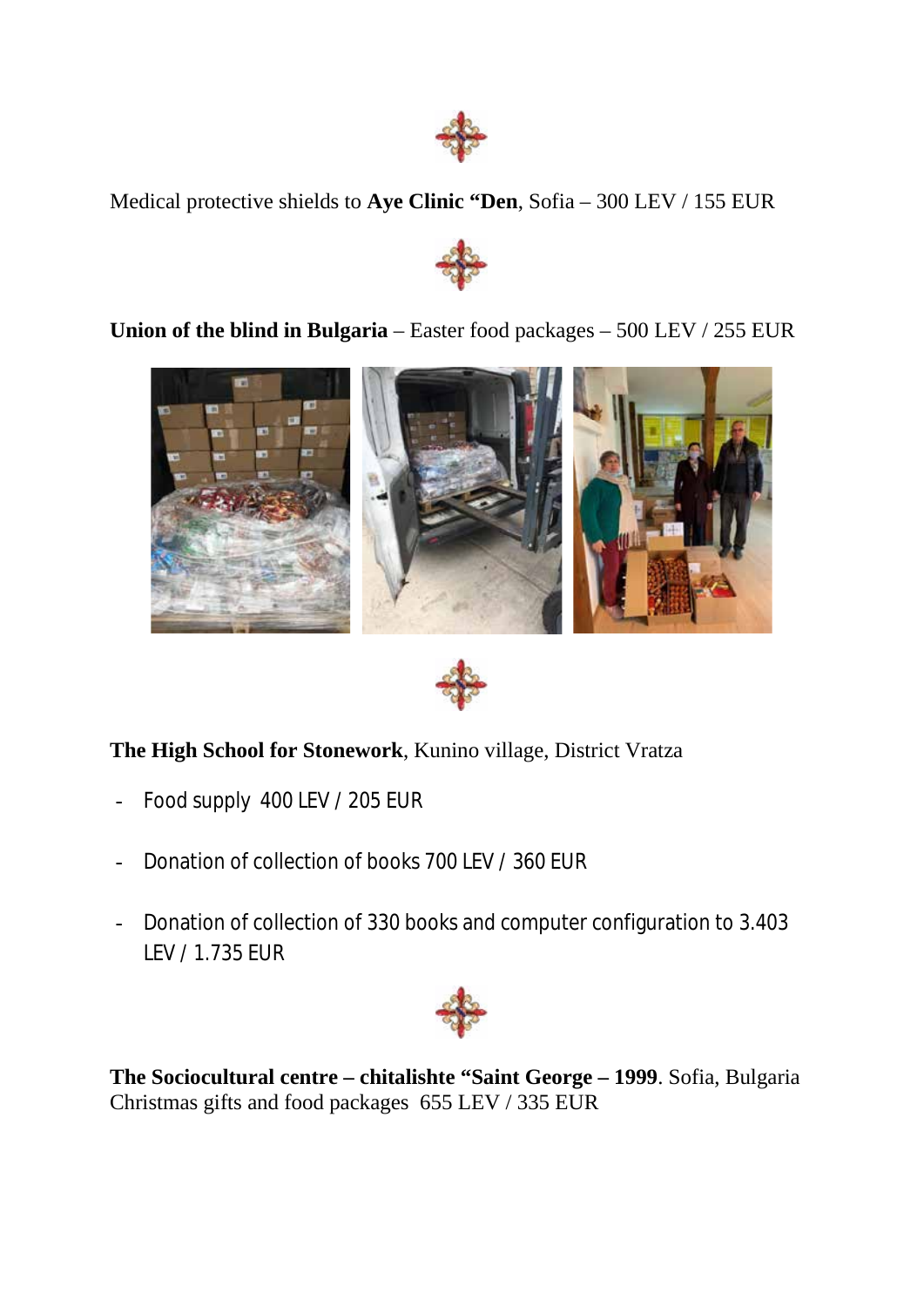

# **The Priory of Saint Peter Nolasco in the United States**

#### **Distributed amount: 3.000 USD / 2.500 EUR**

Hospitaller report for the year 2020

The Covid-19 pandemic of 2020 has impacted all of us in many different ways. In our Priory, it became necessary to waive oblations for some of our members due to financial constraints. Hopefully 2021 will allow everyone's lives to return to normal, and that we will be able to gather for fellowship and charitable fundraising.

Despite the inability to gather this year either for fundraisers or for a Gala, the following charities benefited from the ongoing efforts of the Priory of Saint Peter Nolasco during the year 2020



#### **St. Mary Roman Catholic Church Food Pantry**

The St. Mary Food Pantry services more than 135 families in South Amboy, New Jersey, through their once monthly distribution day. For more than a decade they have provided sustenance and some emergency services (for example, electricity bill aid) to those most in need. Their vast network of food contacts and the great generosity of St. Mary parishioners ensures their shelves are always full. During some months of the pandemic the Food Pantry has combined its efforts with the First Presbyterian Church in South Amboy, as well as the South Amboy Office of Emergency Management for city-wide consolidated food distribution. 1.000 USD / 835 EUR



#### **Triad House – Ewing, New Jersey**

The Triad House, a subsidiary of LifeTies, nurtures wellness and self- sufficiency in vulnerable youth, young adults and their families. Triad House services youth aged 14-21. It is only one of the few homes in the United States to provide services for the LGBTQ youth population who remain at risk in this country. 1.000 USD / 835 EUR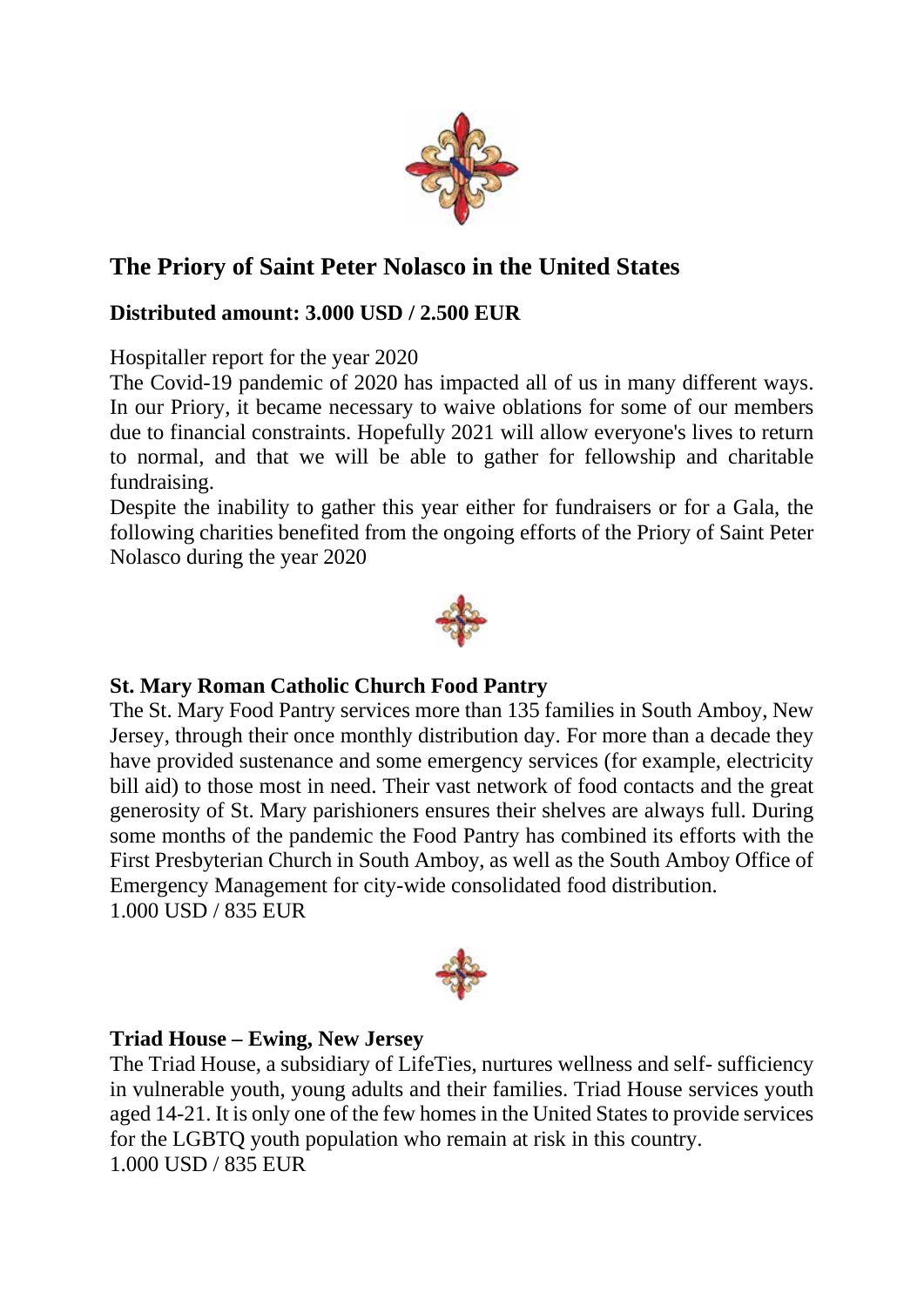

#### **Madonna House – Neptune, New Jersey**

Madonna House Inc., founded by Rebecca Blonski in 1987, is dedicated to serving infants, children and women by providing clothing, juvenile furnishings, toys, infant formula, diapers, small household items and other necessities to impoverished and needy families free of charge. Even during the pandemic they have continued to provide these services to the needy. 1.000 USD / 835 EUR



## **The Priory of Saint Stephen in Austria**

The past year was an extraordinary year where members of our Grand Priory "Terrae Imperii" had to fight for their existence and still have to. It was and is the most important to stand up for each other and support as much as possible. What more is important than our own family, close friends and our members in a world which suffers from tumbling in one lock down to the other, with fear of losing the elder, parents, grandparents and to live with laws that forbid to see them?

I wish we could say that we are all fine and could support our projects and donate in due form, as we have all in our mind and heart. But to be honest, for 2020 the view was limited to the borders of our families, friends and our Order inside. In addition, as we all had to live with, there was not even an informal meeting possible, as most of the members were cautious to meet in a larger circles or - when we had planned to meet in November 2020, again the lock down made it impossible.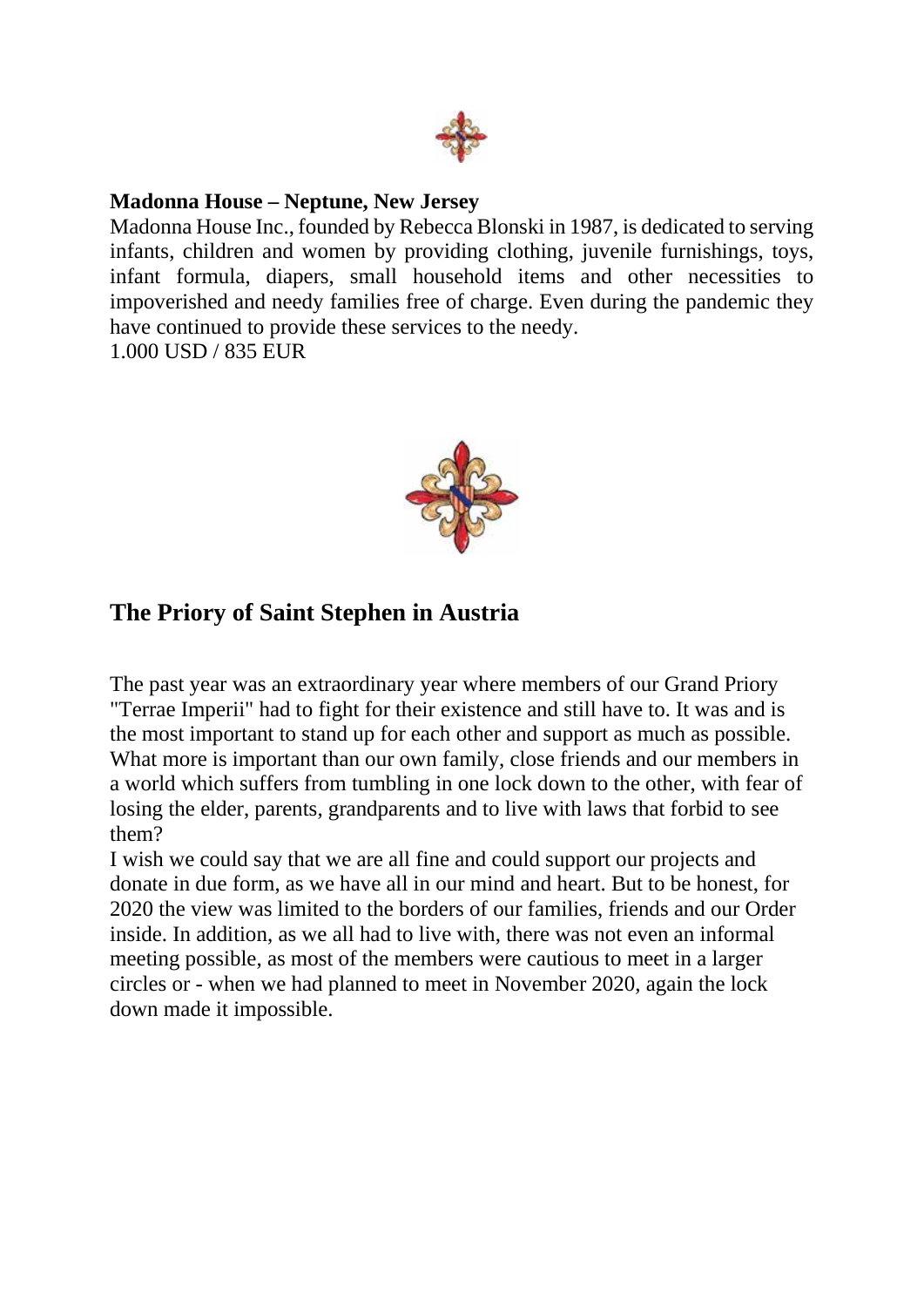

After the month of March 2020 the Grand Priories and the Priory of the USA and Austria has not had any possibility to arrange fundraising activities with a few exceptions in Sweden. We hope that we during the second half of 2021 will be able to go back to some kind of normality and arrange new activities. They all contribute to our collection of funds to distribute. It is interesting to see how much can be collected with just a few words of our aims during a dinner.

2020-02-05. The day of Saint Agata Don Anders Blomqvist Grand Hospitaller MOC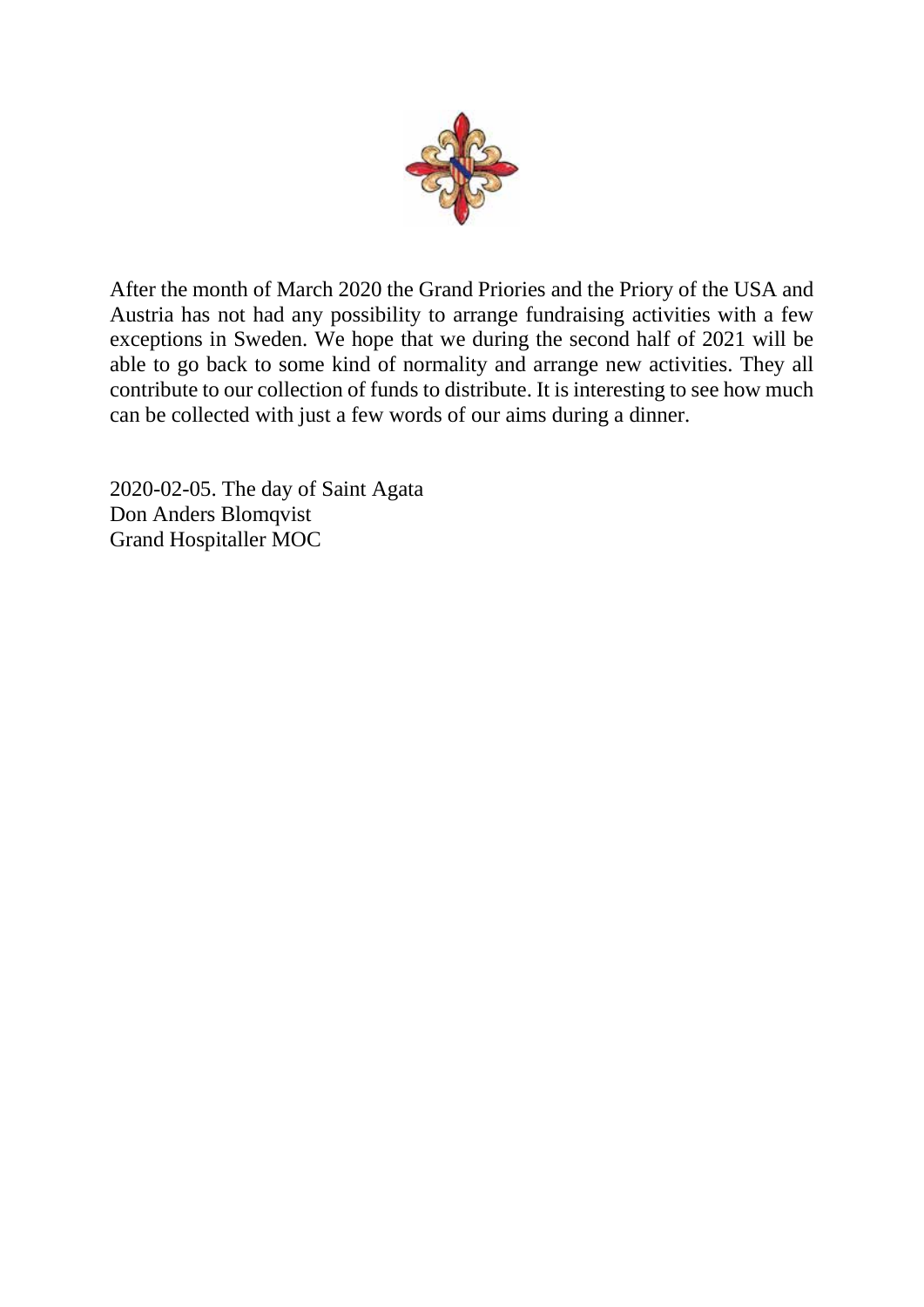